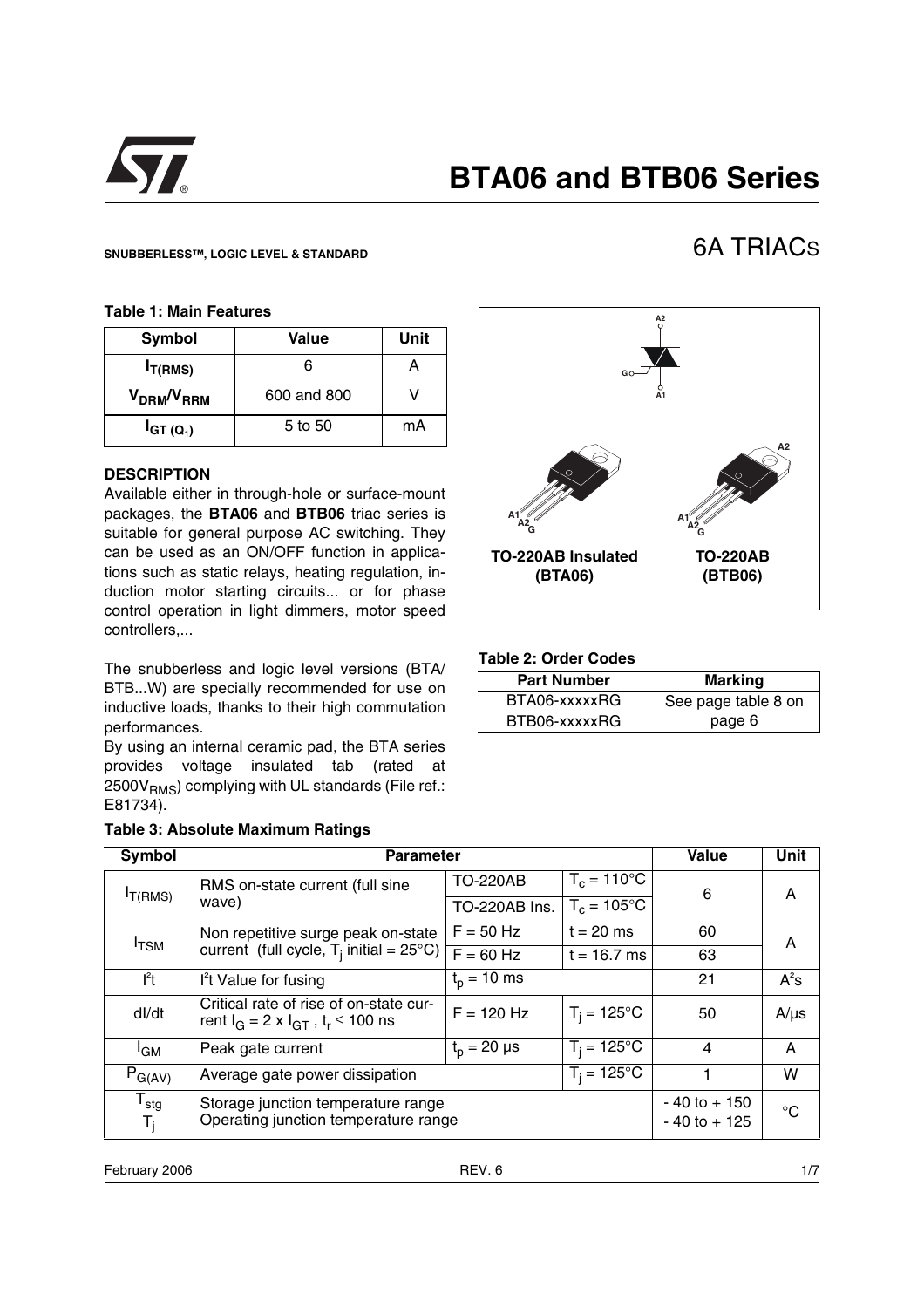# **BTA06 and BTB06 Series**

**Tables 4: Electrical Characteristics** (T<sub>j</sub> = 25°C, unless otherwise specified)

|             | Symbol<br><b>Test Conditions</b><br>Quadrant                      |                                       |      |           | <b>BTA06 / BTB06</b> |                          |           | Unit      |
|-------------|-------------------------------------------------------------------|---------------------------------------|------|-----------|----------------------|--------------------------|-----------|-----------|
|             |                                                                   |                                       |      | <b>TW</b> | <b>SW</b>            | <b>CW</b>                | <b>BW</b> |           |
| $I_{GT}(1)$ | $V_D = 12 V R_1 = 30 \Omega$                                      | $1 - 11 - 111$                        | MAX. | 5         | 10                   | 35                       | 50        | mA        |
| $V_{GT}$    |                                                                   | $1 - 11 - 111$                        | MAX. |           |                      | 1.3                      |           | V         |
| $V_{GD}$    | $V_D = V_{DRM}$ R <sub>L</sub> = 3.3 k $\Omega$<br>$T_i = 125$ °C | $   -    -      $                     | MIN. |           |                      | 0.2                      |           | V         |
| $I_{H}$ (2) | $I_T = 100$ mA                                                    |                                       | MAX. | 10        | 15                   | 35                       | 50        | mA        |
| $I_{L}$     | $I_G = 1.2 I_{GT}$                                                | $\parallel$ - $\parallel$ $\parallel$ | MAX. | 10        | 25                   | 50                       | 70        | mA        |
|             |                                                                   | $\mathbf{H}$                          |      | 15        | 30                   | 60                       | 80        |           |
| $dV/dt$ (2) | $V_D = 67 \text{ %}V_{DRM}$ gate open T <sub>i</sub> = 125°C      |                                       | MIN. | 20        | 40                   | 400                      | 1000      | $V/\mu s$ |
|             | $(dV/dt)$ c = 0.1 V/µs T <sub>i</sub> = 125°C                     |                                       |      | 2.7       | 3.5                  |                          |           |           |
| (dI/dt)c(2) | $(dV/dt)c = 10 V/\mu s$ T <sub>i</sub> = 125°C                    |                                       | MIN. | 1.2       | 2.4                  | $\overline{\phantom{a}}$ |           | A/ms      |
|             | $T_i = 125^{\circ}C$<br>Without snubber                           |                                       |      |           |                      | 3.5                      | 5.3       |           |

# ■ **SNUBBERLESS** and Logic Level (3 quadrants)

#### ■ **Standard (4 quadrants)**

| Symbol      | <b>Test Conditions</b>                                                 | Quadrant       |      | <b>BTA06 / BTB06</b> |     |           |
|-------------|------------------------------------------------------------------------|----------------|------|----------------------|-----|-----------|
|             |                                                                        |                |      | С                    | в   | Unit      |
| $I_{GT}(1)$ |                                                                        | $1 - 11 - 111$ | MAX. | 25                   | 50  | mA        |
|             | $V_D = 12 V$ R <sub>1</sub> = 30 $\Omega$                              | IV.            |      | 50                   | 100 |           |
| $V_{GT}$    |                                                                        | <b>ALL</b>     | MAX. |                      | 1.3 | V         |
| $V_{GD}$    | $V_D = V_{DRM}$ R <sub>L</sub> = 3.3 k $\Omega$ T <sub>i</sub> = 125°C | <b>ALL</b>     | MIN. |                      | 0.2 | V         |
| $I_{H}$ (2) | $I_T = 500$ mA                                                         |                | MAX. | 25                   | 50  | mA        |
| Τ,          | $I_G = 1.2 I_{GT}$                                                     | 1 - III - IV   | MAX. | 40                   | 50  | mA        |
|             |                                                                        | $\mathbf{I}$   |      | 80                   | 100 |           |
| $dV/dt$ (2) | $V_D = 67 %V_{DRM}$ gate open T <sub>i</sub> = 125°C                   |                | MIN. | 200                  | 400 | $V/\mu s$ |
| (dV/dt)c(2) | $(dI/dt)c = 2.7$ A/ms<br>$T_i = 125$ °C                                |                | MIN. | 5                    | 10  | $V/\mu s$ |

#### **Table 5: Static Characteristics**

| Symbol              | <b>Test Conditions</b>                                |                      |      | Value | <b>Unit</b> |
|---------------------|-------------------------------------------------------|----------------------|------|-------|-------------|
| V <sub>TM</sub> (2) | $I_{TM}$ = 8.5 A<br>$t_{p} = 380 \text{ }\mu\text{s}$ | $T_i = 25^{\circ}C$  | MAX. | 1.55  | v           |
| $V_{10}$ (2)        | Threshold voltage                                     | $T_i = 125^{\circ}C$ | MAX. | 0.85  |             |
| $R_{d}$ (2)         | Dynamic resistance                                    | $T_i = 125^{\circ}C$ | MAX. | 60    | $m\Omega$   |
| <b>PDRM</b>         | $V_{DRM} = V_{RRM}$                                   | $T_i = 25^{\circ}$ C | MAX. | 5     | μA          |
| <sup>I</sup> RRM    |                                                       | $T_i = 125^{\circ}C$ |      |       | mA          |

勾

**Note 1:** minimum I<sub>GT</sub> is guaranted at 5% of I<sub>GT</sub> max.

**Note 2:** for both polarities of A2 referenced to A1.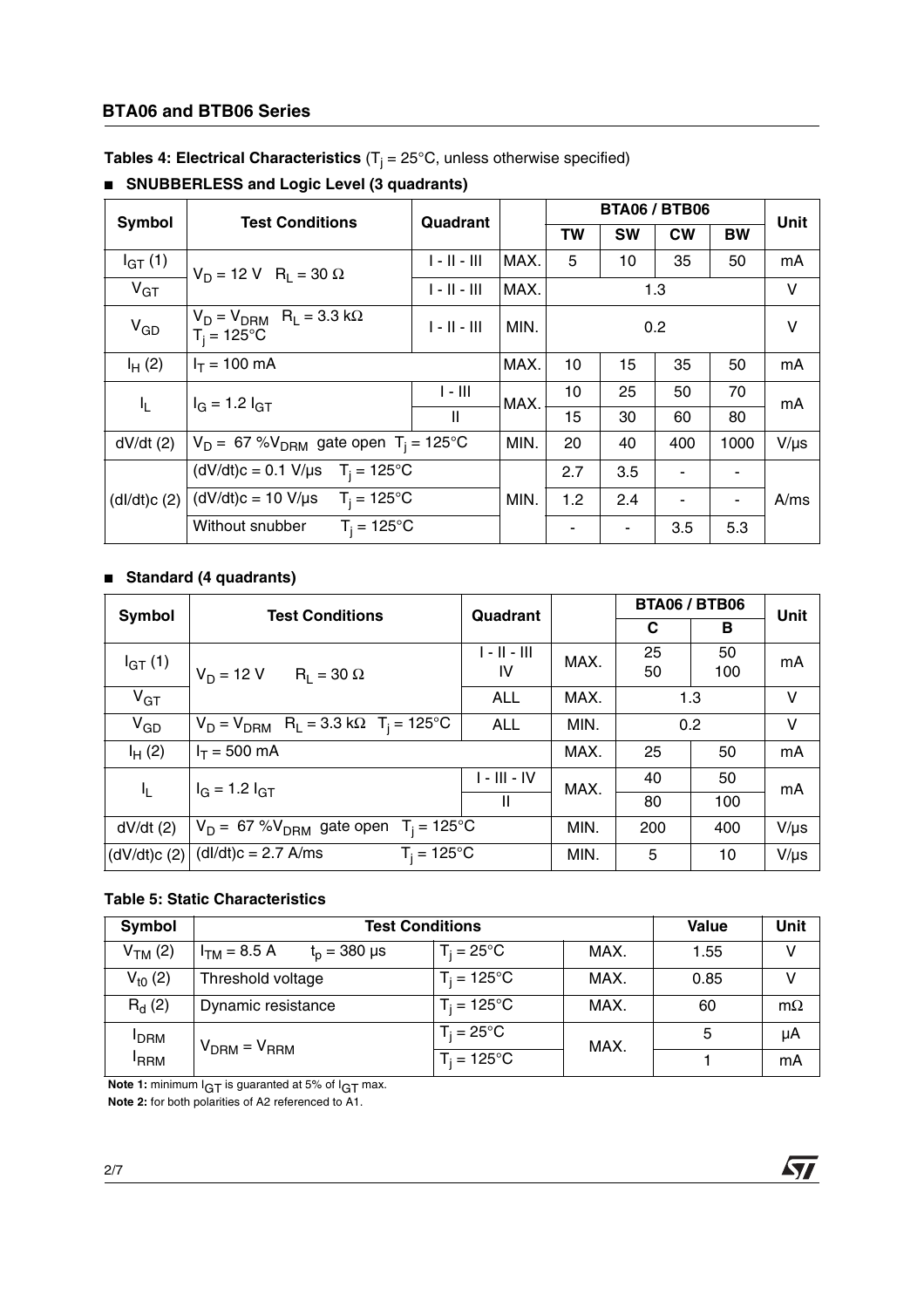| Symbol        | <b>Parameter</b>      |                                       |     | Unit               |
|---------------|-----------------------|---------------------------------------|-----|--------------------|
|               | Junction to case (AC) | <b>TO-220AB</b>                       | 1.8 | $\degree$ C/W      |
| $R_{th(i-c)}$ |                       | TO-220AB Insulated                    | 2.7 |                    |
| $R_{th(i-a)}$ | Junction to ambient   | <b>TO-220AB</b><br>TO-220AB Insulated | 60  | $\rm ^{\circ}$ C/W |

#### **Table 6: Thermal resistance**









 $\sqrt{27}$ 

#### **Figure 2: RMS on-state current versus case temperature (full cycle)**





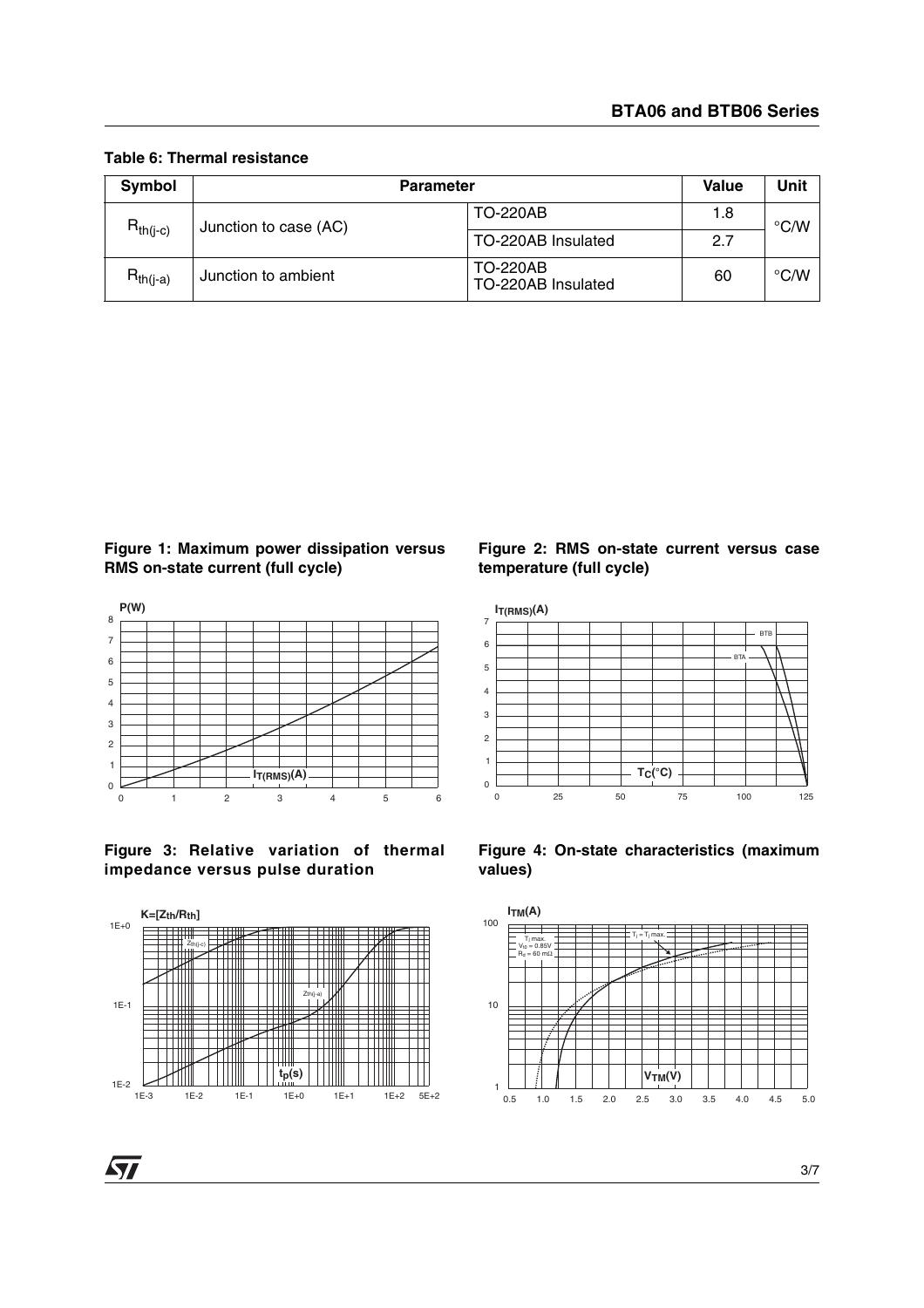**Figure 5: Surge peak on-state current versus number of cycles**



**Figure 7: Relative variation of gate trigger current, holding current and latching current versus junction temperature (typical values)**



**Figure 9: Relative variation of critical rate of decrease of main current versus (dV/dt)c (typical values) (Standard types)**



**Figure 6: Non-repetitive surge peak on-state** current for a sinusoidal pulse with width  $t<sub>n</sub> < 10$  ms **and corresponding value of I2t**



**Figure 8: Relative variation of critical rate of decrease of main current versus (dV/dt)c (typical values) (Snubberless & logic level types)**



**Figure 10: Relative variation of critical rate of decrease of main current versus junction temperature**



**AV**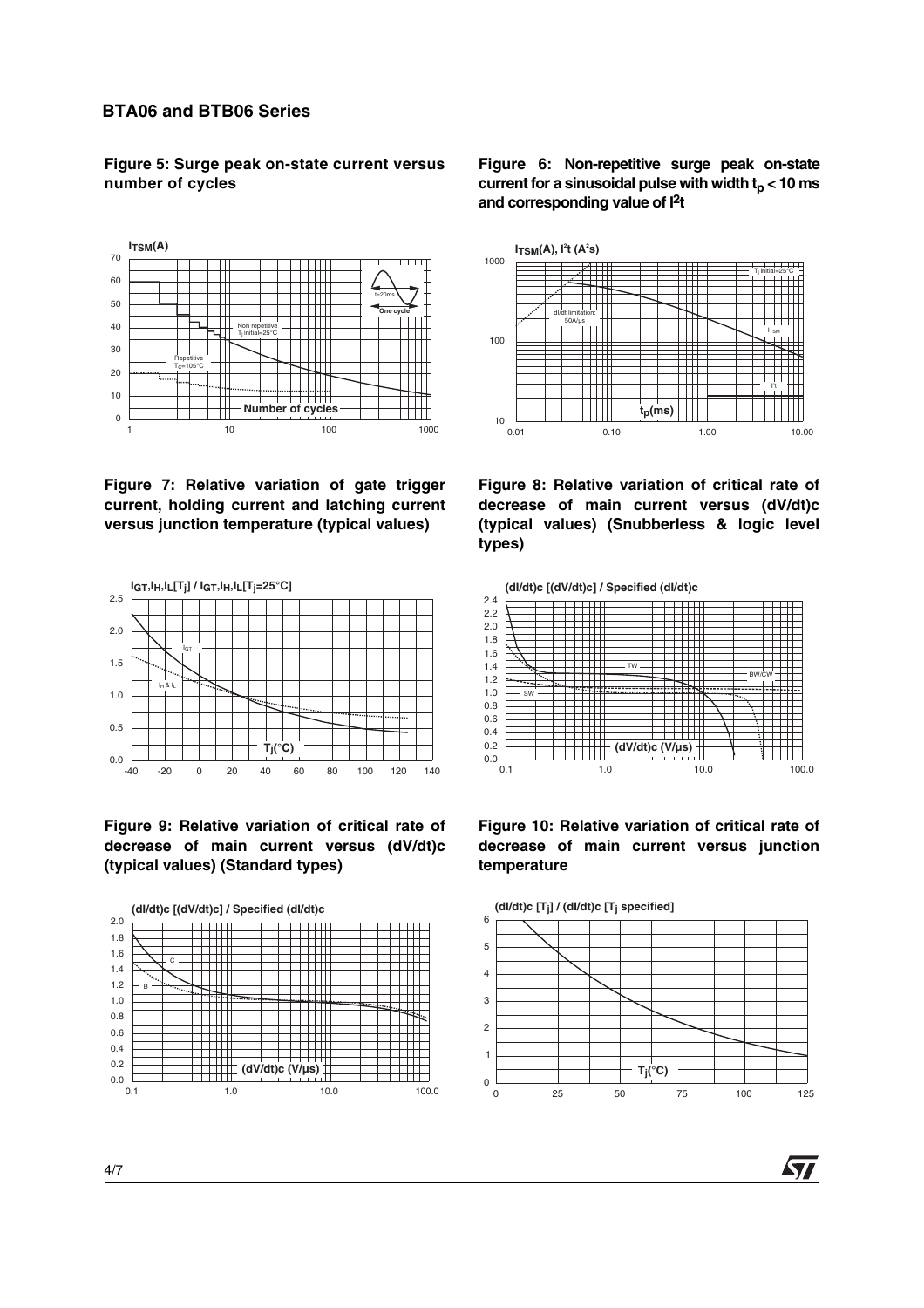



### **Table 7: Product Selector**

| <b>Part Number</b> |       | Voltage (xxx) | <b>Sensitivity</b> | <b>Type</b> |                 |
|--------------------|-------|---------------|--------------------|-------------|-----------------|
|                    | 600 V | 800 V         |                    |             | Package         |
| BTA/BTB06-xxxB     | x     | X             | 50 mA              | Standard    | <b>TO-220AB</b> |
| BTA/BTB06-xxxBW    | x     | x             | 50 mA              | Snubberless | <b>TO-220AB</b> |
| BTA/BTB06-xxxC     | χ     | X             | $25 \text{ mA}$    | Standard    | <b>TO-220AB</b> |
| BTA/BTB06-xxxCW    | x     | X             | 35 mA              | Snubberless | <b>TO-220AB</b> |
| BTA/BTB06-xxxSW    | x     | X             | $10 \text{ mA}$    | Logic level | <b>TO-220AB</b> |
| BTA/BTB06-xxxTW    | χ     | X             | 5 mA               | Logic Level | <b>TO-220AB</b> |

**BTB:** non insulated TO-220AB package

 $\sqrt{27}$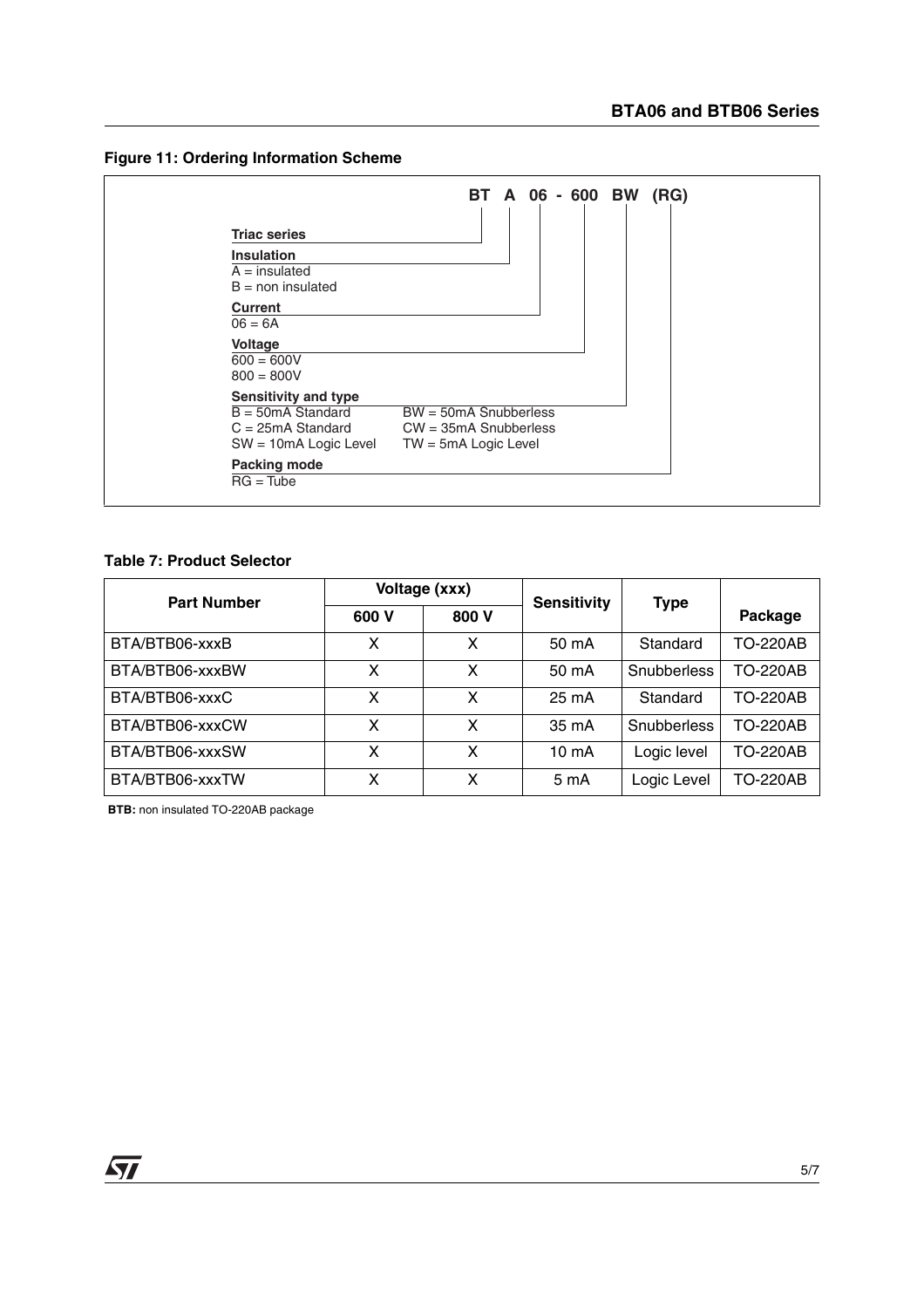|                      |                |                | <b>DIMENSIONS</b> |                    |       |       |               |       |
|----------------------|----------------|----------------|-------------------|--------------------|-------|-------|---------------|-------|
|                      |                | REF.           |                   | <b>Millimeters</b> |       |       | <b>Inches</b> |       |
|                      |                |                | Min.              | Typ.               | Max.  | Min.  | Typ.          | Max.  |
| в                    | С              | A              | 15.20             |                    | 15.90 | 0.598 |               | 0.625 |
| ØΙ                   | b2             | a <sub>1</sub> |                   | 3.75               |       |       | 0.147         |       |
|                      |                | a2             | 13.00             |                    | 14.00 | 0.511 |               | 0.551 |
| L                    | F              | B              | 10.00             |                    | 10.40 | 0.393 |               | 0.409 |
|                      |                | b1             | 0.61              |                    | 0.88  | 0.024 |               | 0.034 |
| А                    |                | b <sub>2</sub> | 1.23              |                    | 1.32  | 0.048 |               | 0.051 |
| 4<br>13              |                | C              | 4.40              |                    | 4.60  | 0.173 |               | 0.181 |
| a1                   | $\frac{c2}{1}$ | c1             | 0.49              |                    | 0.70  | 0.019 |               | 0.027 |
|                      |                | c2             | 2.40              |                    | 2.72  | 0.094 |               | 0.107 |
| 12<br>a <sub>2</sub> |                | e              | 2.40              |                    | 2.70  | 0.094 |               | 0.106 |
|                      |                | F              | 6.20              |                    | 6.60  | 0.244 |               | 0.259 |
|                      | M              | ØI             | 3.75              |                    | 3.85  | 0.147 |               | 0.151 |
| b1<br>۳è             | c1             | 4              | 15.80             | 16.40              | 16.80 | 0.622 | 0.646         | 0.661 |
|                      |                | L              | 2.65              |                    | 2.95  | 0.104 |               | 0.116 |
|                      |                | 2              | 1.14              |                    | 1.70  | 0.044 |               | 0.066 |
|                      |                | I3             | 1.14              |                    | 1.70  | 0.044 |               | 0.066 |
|                      |                | М              |                   | 2.60               |       |       | 0.102         |       |

| Figure 12: TO-220AB (insulated and non insulated) Package Mechanical Data |  |  |
|---------------------------------------------------------------------------|--|--|
|                                                                           |  |  |
|                                                                           |  |  |
|                                                                           |  |  |

In order to meet environmental requirements, ST offers these devices in ECOPACK® packages. These packages have a Lead-free second level interconnect . The category of second level interconnect is marked on the package and on the inner box label, in compliance with JEDEC Standard JESD97. The maximum ratings related to soldering conditions are also marked on the inner box label. ECOPACK is an ST trademark. ECOPACK specifications are available at: www.st.com.

#### **Table 8: Ordering Information**

| Ordering type     | <b>Marking</b>  |                 | Weight           |    | <b>Base qty Delivery mode</b> |  |
|-------------------|-----------------|-----------------|------------------|----|-------------------------------|--|
| BTA/BTB06-xxxyzRG | BTA/BTB06-xxxyz | <b>TO-220AB</b> | 2.3 <sub>g</sub> | 50 | ™ube                          |  |

**Note:**  $xxx = voltage$ ,  $yy = sensitivity$ ,  $z = type$ 

# **Table 9: Revision History**

| Date        | <b>Revision</b> | <b>Description of Changes</b>                                                 |
|-------------|-----------------|-------------------------------------------------------------------------------|
| Apr-2002    | 5A              | Last update.                                                                  |
| 13-Feb-2006 | 6               | TO-220AB delivery mode changed from bulk to tube.<br>ECOPACK statement added. |

 $\sqrt{2}$